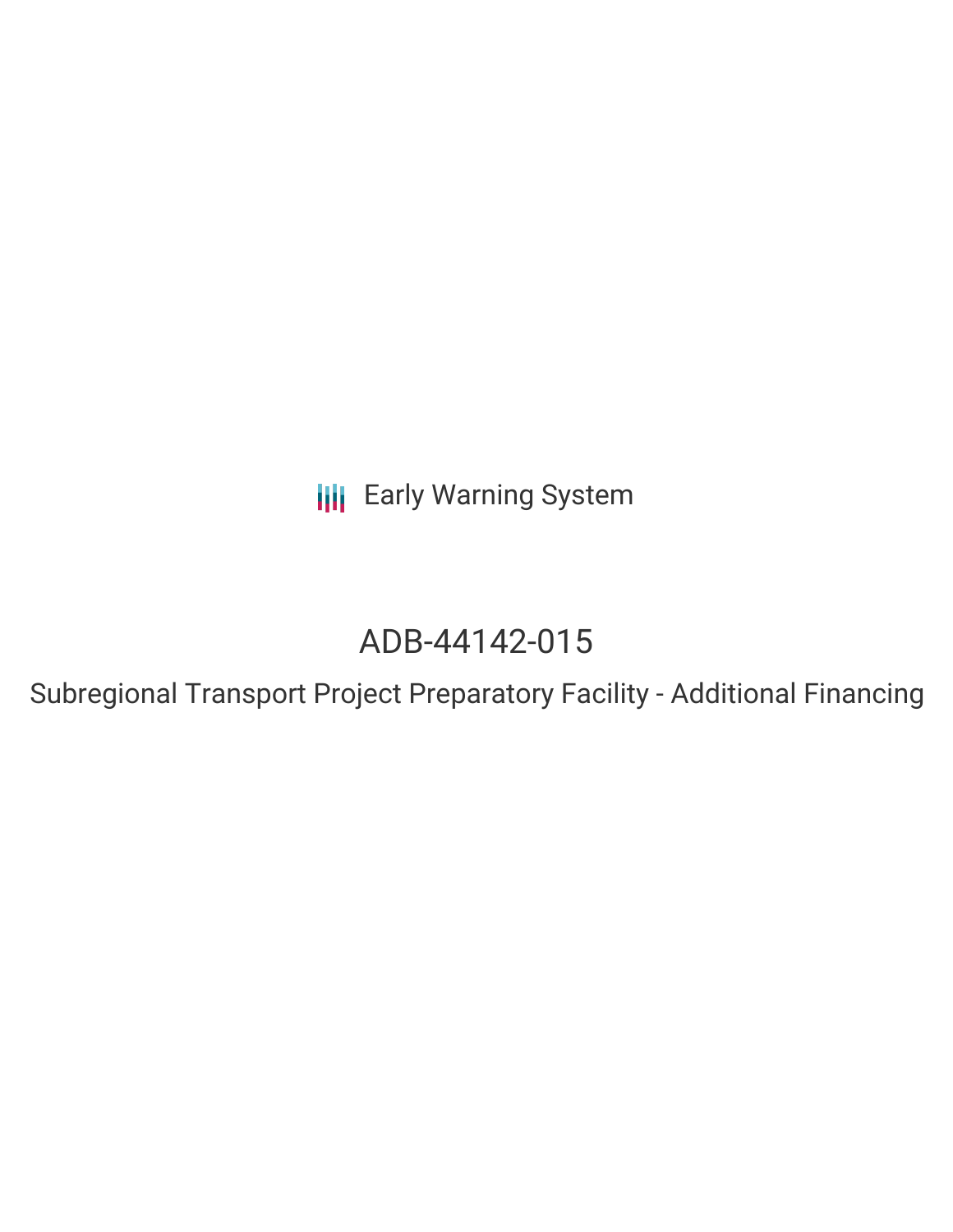

# **Quick Facts**

| <b>Countries</b>               | Bangladesh                   |
|--------------------------------|------------------------------|
| <b>Financial Institutions</b>  | Asian Development Bank (ADB) |
| <b>Status</b>                  | Approved                     |
| <b>Bank Risk Rating</b>        | C                            |
| <b>Voting Date</b>             | 2015-09-28                   |
| <b>Sectors</b>                 | Finance, Transport           |
| <b>Investment Type(s)</b>      | Loan                         |
| <b>Investment Amount (USD)</b> | \$30.00 million              |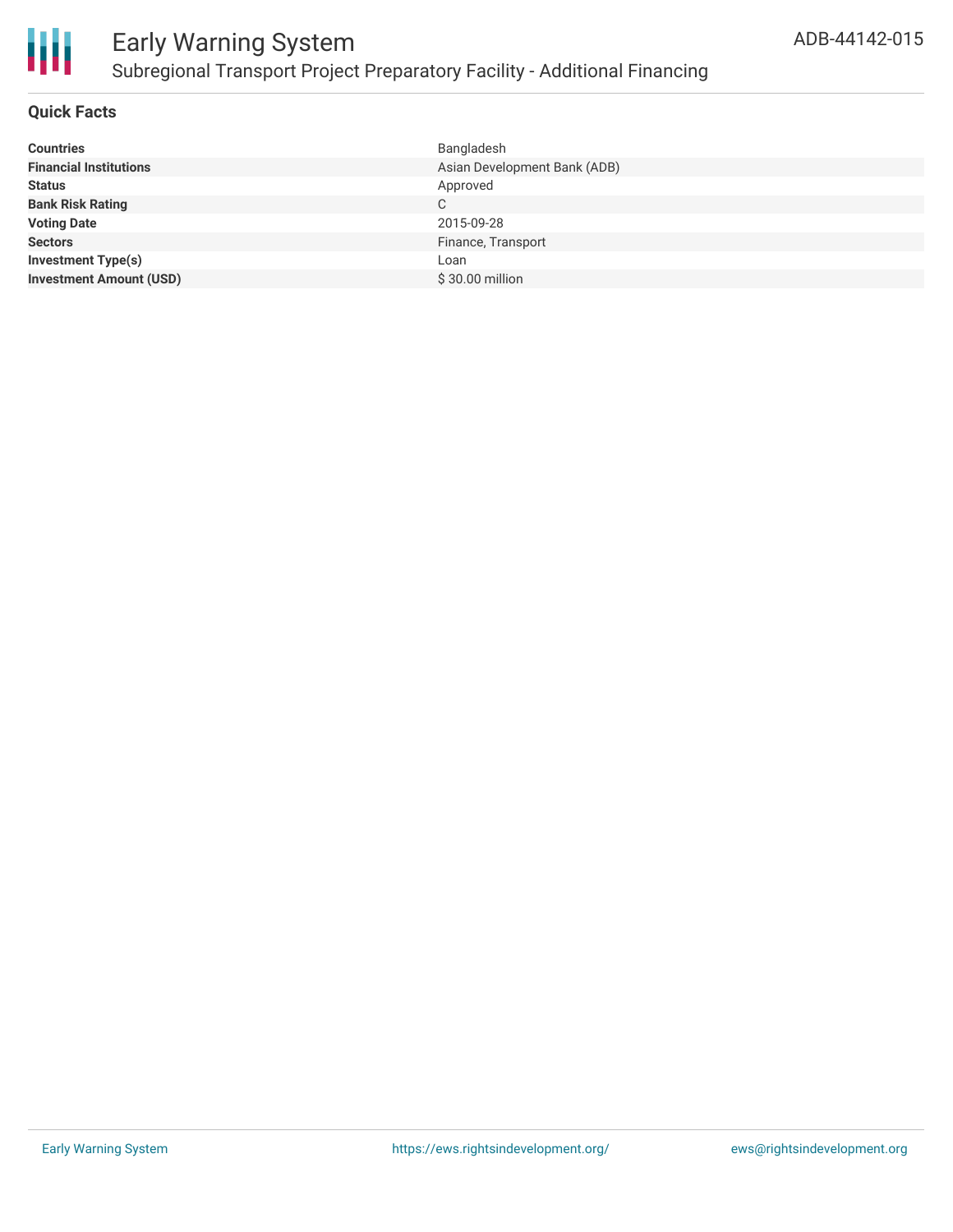

# **Project Description**

### **DESCRIPTION**

The Government of Bangladesh has requested additional financing from the Asian Development Bank (ADB) to scale up the Subregional Transport Project Preparatory Facility, which is funded by an ADB technical assistance (TA) loan approved in 2010. The additional financing will provide further support in preparing high-priority transport projects that will enhance subregional trade. The new loan will be used to prepare railway and road projects in Bangladesh that are part of the Trans-Asia Railway network and the Asian Highway network. It will also support the executing agencies during initial project implementation. The additional financing is being processed based on the government's request, as it is not included in ADB's country operations business plan for Bangladesh, 2015 2017.

The impact will be increased subregional connectivity and trade, aligned with the Sixth Five-Year Plan (2011 2015). The outcome will be improved efficiency in implementing regional cooperation and integration (RCI) transport projects and facilitating cross-border traffic in Bangladesh.

The outputs will be (i) feasibility studies and detailed design of RCI transport projects; and (ii) implementation support for RCI transport projects to facilitate government approvals, safeguard implementation, and procurement.

The additional financing will enhance capacity to prepare RCI transport projects and improve project readiness through the provision of feasibility studies, detailed designs, and implementation support for regional transport projects. The focus will be on priority transport corridors identified in the SRMTS, Asian Highway network, Trans-Asia Railway network, and those projects linking South Asia with Southeast Asia. At a meeting in Kathmandu, Nepal on 4 November 2014, the SASEC Transport and Trade Facilitation Working Group endorsed the preparation of these priority subregional transport projects. A list of the transport projects to be prepared under this loan is in attachment B of the project administration manual (PAM). Any additional transport projects to be financed under additional financing will be selected based on the criteria described in attachment B of the PAM.

### PROJECT RATIONALE AND LINKAGE TO COUNTRY/REGIONAL STRATEGY

Bangladesh has the potential to become a transport and transshipment center for the subregion. It borders India and Myanmar, and is close to the landlocked countries of Bhutan and Nepal. Bangladesh has taken many steps to strengthen its regional and international transport connectivity. With the Bhangabandhu Bridge over River Jamuna (the Jamuna Multipurpose Bridge) and the provision of access to Mongla and Chittagong ports for Bhutan, India, and Nepal, the main transport corridors in Bangladesh, such as the Dhaka Chittagong corridor, can facilitate trade between Bangladesh and the northeastern states of India, the Indian state of West Bengal, Bhutan, and Nepal. This increases the potential to attract more foreign and domestic investments. Bangladesh is located on major international trade corridors, as identified in the South Asia Association for Regional Cooperation (SAARC) Regional Multimodal Transport Study (SRMTS) and those projects linking South Asia with Southeast Asian countries, the Asia Highway network, and the Trans-Asian Railway network. However, the amount of regional trade within South Asia is much smaller than in other similar regions. One of the main reasons for the limited cross-border traffic are missing links and congestion in main domestic corridors, which do not allow operating additional domestic and international traffic. Addressing the capacity deficiencies in the domestic transport network and constructing missing links will enable Bangladesh to benefit more from international trade and will support the country's economic development.

The current TA loan was approved on 3 November 2010 and became effective on 21 July 2011. It has demonstrated that the project readiness of follow-on road and railway projects in Bangladesh has improved. The preparation of projects under the current TA loan has also helped to attract financing for follow-on transport projects by other development partners. The current TA loan has been used to prepare design for two loans approved by ADB in 2012 and 2014. The design prepared under the current TA Loan has generated interest from the governments of the Deeple's Republic of China and Japan to finance two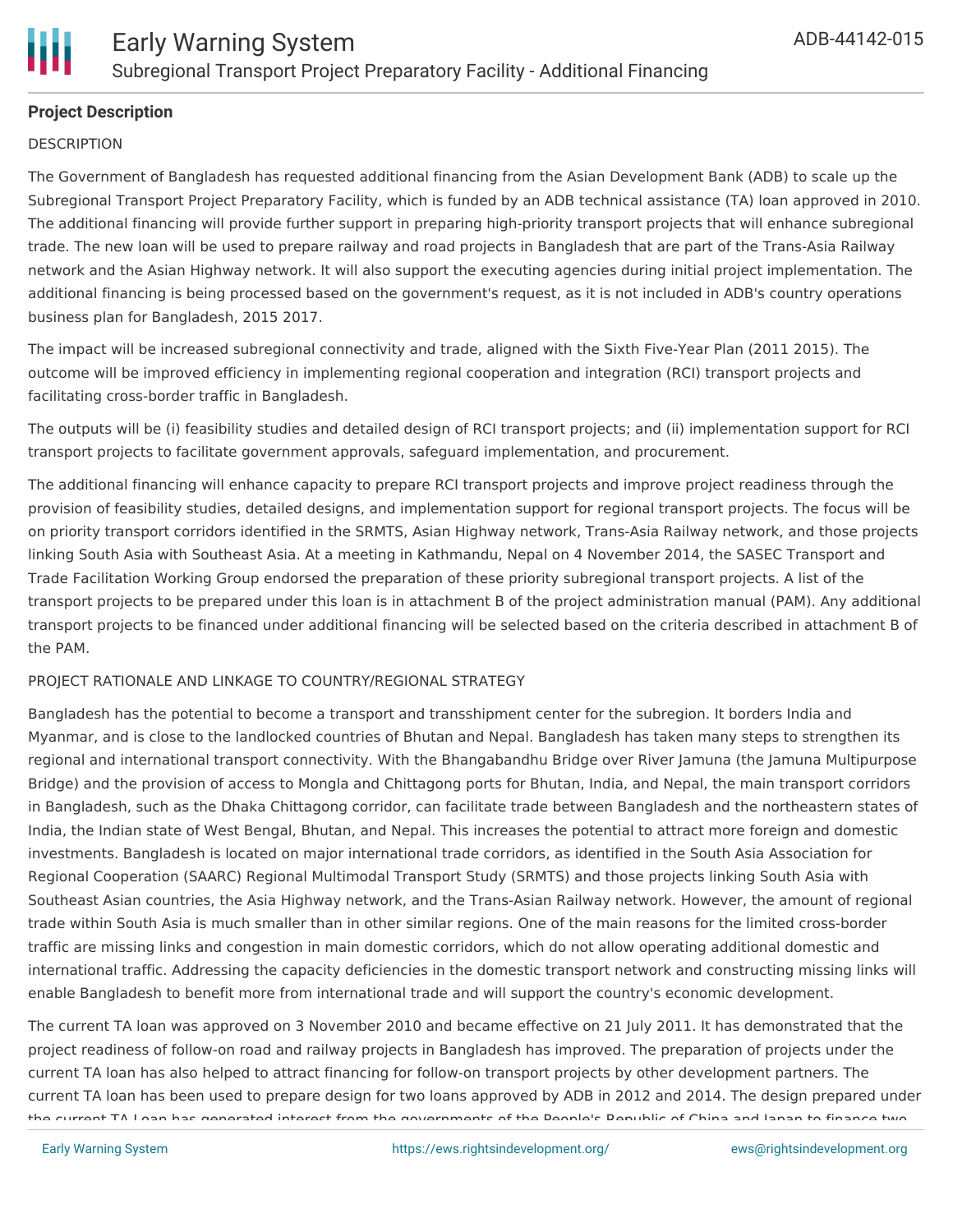

### **Investment Description**

Asian Development Bank (ADB)

Loan 3295-BAN: Subregional Transport Project Preparatory Facility - Additional Financing Asian Development Fund US\$ 30.00 million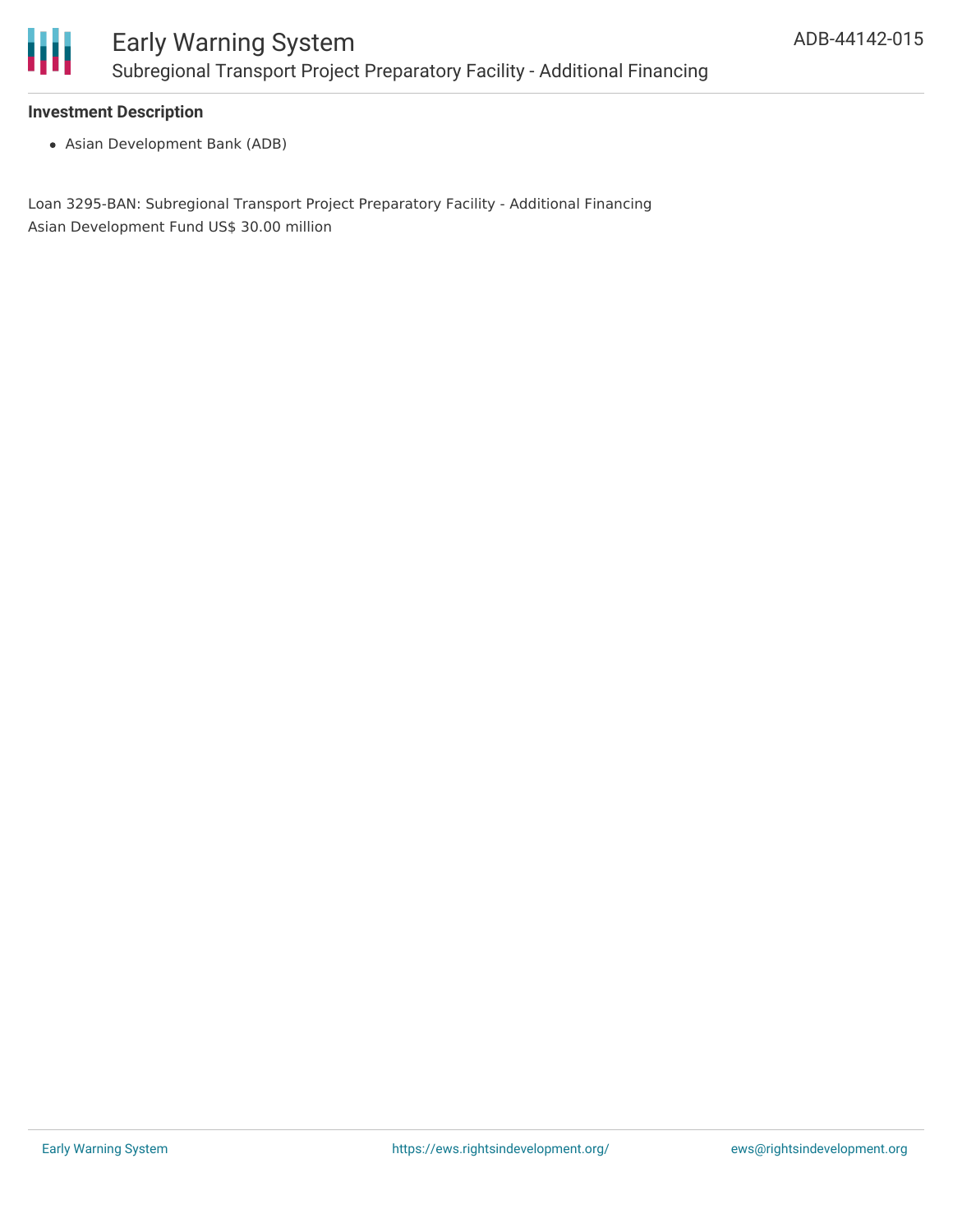

# **Contact Information**

### ACCOUNTABILITY MECHANISM OF ADB

The Accountability Mechanism is an independent complaint mechanism and fact-finding body for people who believe they are likely to be, or have been, adversely affected by an Asian Development Bank-financed project. If you submit a complaint to the Accountability Mechanism, they may investigate to assess whether the Asian Development Bank is following its own policies and procedures for preventing harm to people or the environment. You can learn more about the Accountability Mechanism and how to file a complaint at: http://www.adb.org/site/accountability-mechanism/main

#### **CONTACTS**

Responsible ADB Officer Markus Roesner Responsible ADB Department South Asia Department Responsible ADB Division Transport and Communications Division, SARD Executing Agencies Roads and Highways Department Block A, Room 122, Sarak Bhaban Ramna, Dhaka Bangladesh Bangladesh Railway (BR) JBRLPCON@CITECHCO.NET Railway Div., Ministry of Communication Rail Bhavan, Abdul Gani Road Dhaka, Bangladesh